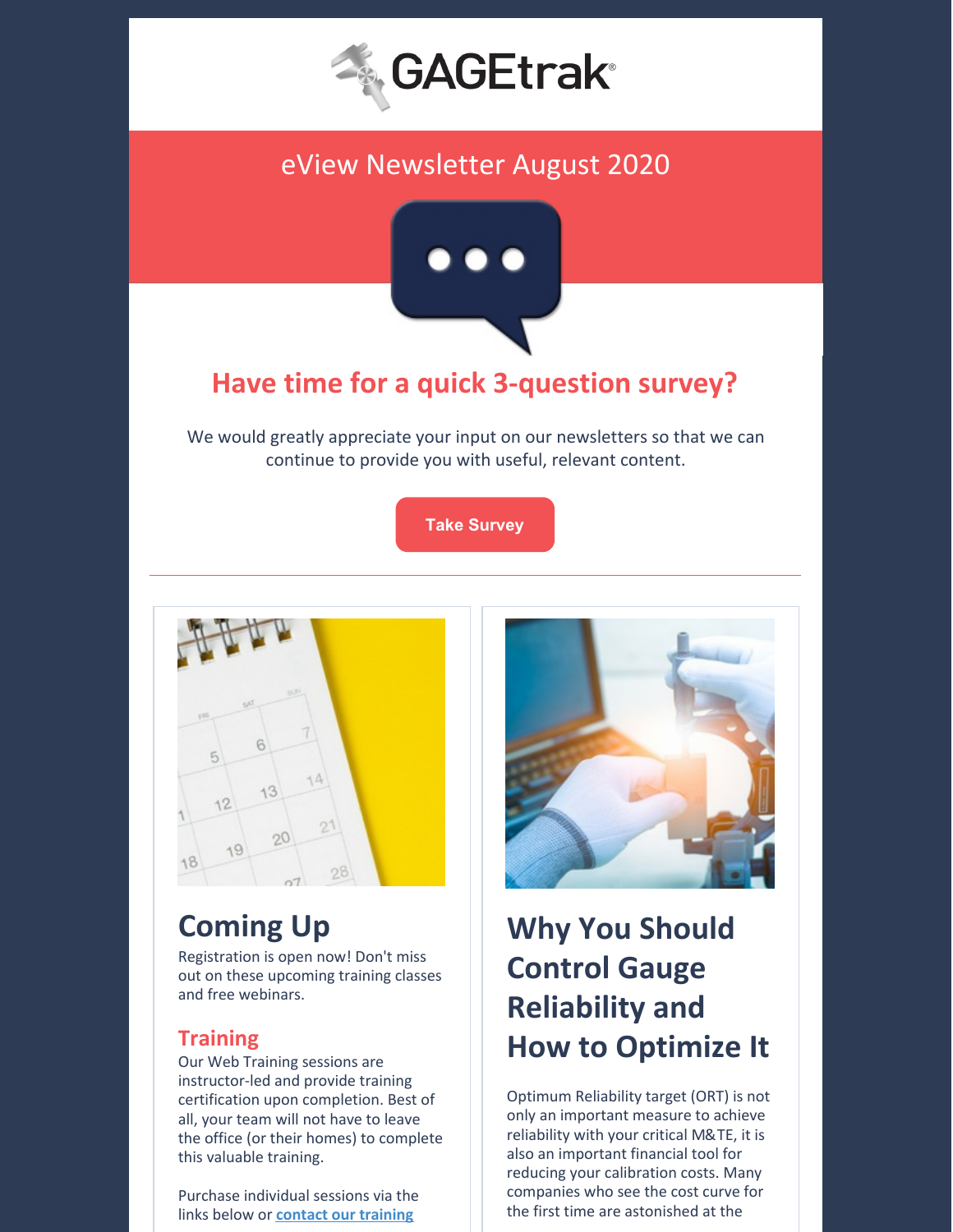**specialist** for discounts on full suites.

**GAGEtrak Web Training Suites** for anyone who uses GAGEtrak 7

#### **August Suite:**

Session 1: August 3 – Closed Session 2: August 6 – **[Purchase](https://attendee.gototraining.com/r/7313382208268476674) Now** Session 3: August 10 – **[Purchase](https://attendee.gototraining.com/r/8952085542212858882) Now** Session 4: August 13 – **[Purchase](https://attendee.gototraining.com/r/1595367589972951298) Now**

#### **September Suite:**

Session 1: Sept. 14 – **[Purchase](https://attendee.gototraining.com/r/2939555740410769409) Now** Session 2: Sept. 17 – **[Purchase](https://attendee.gototraining.com/r/7626000852945556481) Now** Session 3: Sept. 21 – **[Purchase](https://attendee.gototraining.com/r/2492483317441030402) Now** Session 4: Sept. 24 – **[Purchase](https://attendee.gototraining.com/r/3223801486423700482) Now**

**GAGEtrak Lite Web Training Suites** for anyone who uses GAGEtrak Lite

#### **August Suite:**

Session 1: August 4 – Closed Session 2: August 11 – **[Purchase](https://attendee.gototraining.com/r/7532213610121371649) Now**

#### **September Suite:**

Session 1: Sept. 16 – **[Purchase](https://attendee.gototraining.com/r/6232464422740096002) Now** Session 2: Sept. 23 – **[Purchase](https://attendee.gototraining.com/r/5105360550665164546) Now**

**Admin Web Training Suites** for GAGEtrak administrators

#### **August Suite:**

Session 1: August 5 – **[Purchase](https://attendee.gototraining.com/r/2818458827774027521) Now** Session 2: August 12 – **[Purchase](https://attendee.gototraining.com/r/2317531225763964673) Now**

#### **September Suite:**

Session 1: Sept. 15 – **[Purchase](https://attendee.gototraining.com/r/1653752758029855746) Now** Session 2: Sept. 22 – **[Purchase](https://attendee.gototraining.com/r/5957166502354461442) Now**

See the full training schedule **[here](https://gagetrak.com/training-schedule/)**.

To register for any of these trainings or for info about our custom training options, please contact our Training Specialist at 1-800-777-7020 ext. 134 or **[training@cybermetrics.com](mailto:training@cybermetrics.com)**.

### **Free Webinars**

**Pass [Quality](https://attendee.gotowebinar.com/register/1148148931402499599) Audits** August 6

**Keep You [Calibrations](https://attendee.gotowebinar.com/register/5452772139739555854) on Point** August 20

**Sorting and [Reporting](https://attendee.gotowebinar.com/register/7859537122243592206) Strategies** September 3

financial impact on their overall calibration costs.

#### Read the full story **[here](https://gagetrak.com/why-you-should-control-gauge-reliability-and-how-to-optimize-it/)**.



## **Tech Tip Managing Drop-down Lists in GAGEtrak 7**

Drop-down lists in GAGEtrak, such as the **Current Location** field in the **Gages -> Information** tab, can become cluttered with duplicates, misspellings or other unnecessary entries:

Current Location

#### Gage Crib 2-3



In GAGEtrak 7, it's a breeze to clean up these lists. Navigate to **Setup -> Dropdown List Management** and locate the record for the list you want to modify:

| Dropdown List Management X         |  |  |  |
|------------------------------------|--|--|--|
| Combination Name: Current Location |  |  |  |
| AddItemBehaviour Automatically add |  |  |  |
| Item:  Gage Crib 2-3               |  |  |  |
| Item:  Gage Crib Drawer            |  |  |  |
| Item:  Inspection                  |  |  |  |
| Item:  Inspectoin                  |  |  |  |
| Item: ILab                         |  |  |  |
| Item:                              |  |  |  |

Here, row 4 contains a misspelled value (Inspectoin). Click the grey box to the left of that value to select it. From the **Tools** menu, click **Delete**. The program